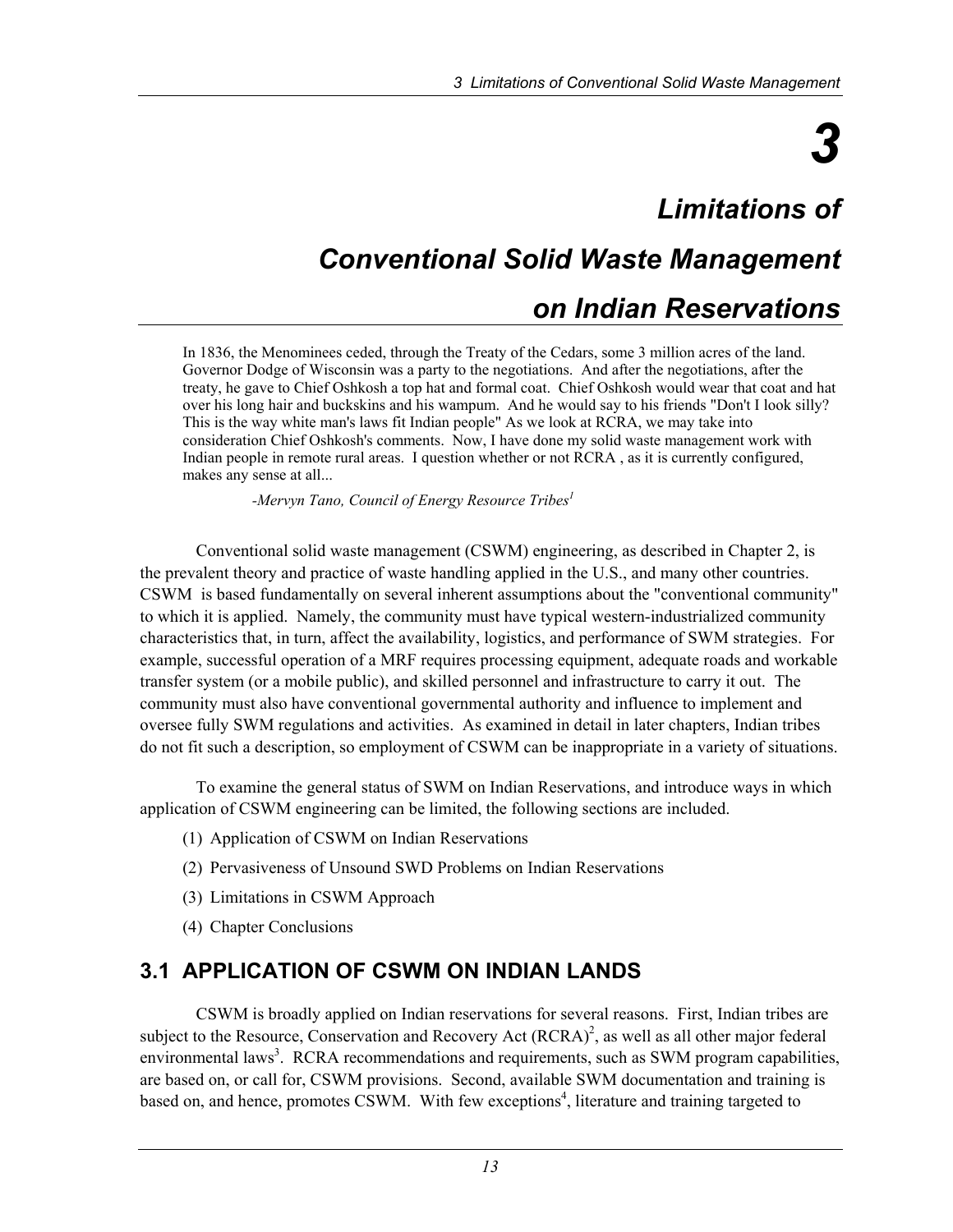tribes based on tribal SWM situations is not available<sup>5</sup>, largely because the SWD situation on Indian Reservations has not been studied<sup>6</sup>, and populations are small relative to conventional communities<sup>7</sup>. Neither is there a significant volume of work on SWM in rural regions in general, where the vast bulk of tribes reside<sup>8</sup>. As a result, educational and training materials distributed to tribes are based on conventional urban demographics, resources, and economic capabilities<sup>9</sup>. Last, professional consultants and governmental agencies, as well as many, if not most tribal SWM personnel, are prone to use CSWM strategies because they are trained using CSWM principles and procedures.

# **3.2 PERVASIVENESS OF SWD PROBLEMS IN INDIAN COUNTRY**

From Chapter 2, successful SWM programs require operation of a sound waste disposal alternative and control of community wastes to that end. Likewise, poor disposal facilities and unsound community disposal practices are an indication of poor SWM programs. As described below, such problems are widespread on Indian Reservations. It is the contention in this study that the very pervasiveness, persistence, and severity of such problems on Indian Reservations point to limitations in using the CSWM engineering approach.

# **Poor Condition of SWD Facilities and Technology**

Solid waste disposal facilities and technology status on Indian Lands are, by most estimates, 20 to 40 years behind where the surrounding non-Indian communities are at today<sup>10</sup>. In 1991, out of approximately 1,162 identified municipal solid waste sites on Indian Reservations, only two facilities were in compliance with 1991 RCRA standards $^{11}$ . While the exact number is unknown, an estimated two to five tribes out of 545 federally recognized tribes have constructed landfills in the past three years in compliance with current federal regulations<sup>12</sup>.

As a measure of the extent of the problem, \$121 million in 1997 dollars would be needed to develop SWM plans, close the sites, and construct transfer stations<sup>13</sup>. But due to a higher priority placed on the substantial number of inadequate water and wastewater facilities<sup>14</sup>. IHS expenditures for the years 1991 through 1997 for construction of new solid waste facilities, and closure of open dumps, averaged only 4 to 5 million<sup>15</sup>. And, IHS sanitation facility construction is backlogged still by \$1.8 billion in 1997 dollars<sup>16</sup>. Further, the estimated cost for the open dump projects is significantly low because it excludes the setting up of program and resource infrastructure, technical training, and startup or subsidization costs, viewed essential by tribes to run effective SWM programs and offer practical alternative disposal options $17$ .

# **Unsanctioned Open Dumping Problems**

In my judgment, the bigger problem is not that we have the waste industry beating a path to our door. Our bigger problem is we already have unauthorized and illegal dumping going on the reservation. That is a much greater concern in most communities that the prospect of a commercial facility.

 *-Kevin Gover, Campo Band Of Mission Indians <sup>18</sup>*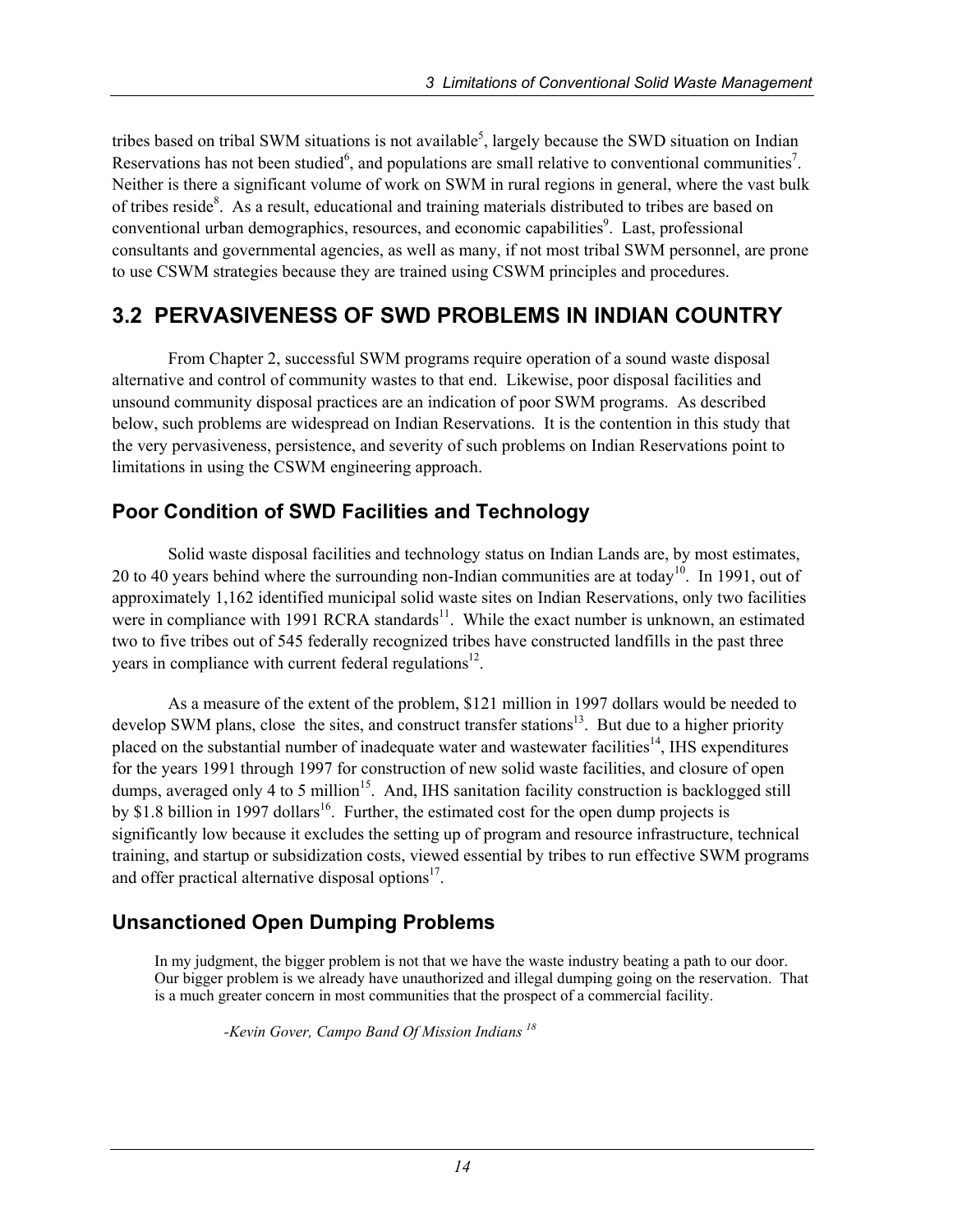Like most Indian reservations, we have innumerable open dump sites that do not comply with Federal regulations. In fact, there is not one single compliant solid waste disposal facility of landfill within the [17.5 million acre] Navaho Nation. We hesitate to call them landfills, so we call them open dumps.

 *-Sadie Hoskins, Director Navaho Nation Environmental Protection Administration 19* 

Perhaps a more telling manifestation of widespread SWM problems in Indian Country is the prevalent problem of open dumping at locations not sanctioned or managed by tribes<sup>20</sup>. Open dumping, including burned and buried wastes, has been identified by the U.S. Senate Committee on Indian Affairs as being "among the most serious threats to public health and the environment"<sup>21</sup>. Open dumping is a great concern to tribes, and is a primary reason behind tribal requests for increased SWM training and funding to improve their SWM programs<sup>22</sup>.

In contrast, surveys conducted on non-Indian community SWM programs have indicated little concern over open dumping<sup>23</sup>. While the literature on illegal dumping is extremely scarce<sup>24</sup>, illegal dumping in conventional communities generally has been found to be short-term and/or manageable with increased enforcement<sup>25</sup>.

#### **Extent and Nature of Open Dumping**

The problem of open dumping is not a new one. The IHS site list of 1,162 SWD sites is not a result of an in-depth survey, but of "collateral duty" of existing programs<sup>26</sup>. As agencies and tribes identify more sites, the number of listed sites is expected to grow substantially in the next few years, and has almost doubled since 1994. The list is short also because several tribes have declined IHS permission to list their dump sites<sup>27</sup>. Additionally, there are dozens to hundreds of smaller unlined open dumps throughout many reservations that are the result of tribally-unsanctioned dumping by both Indians and non-Indians, that are not included on the list yet<sup>28</sup>. For example, 100 of the 650 sites on the IHS list are on the Navaho Nation, but a 1994 comprehensive inventory by that tribe identified at least 400 dumps, and over  $1,000$  when smaller ones were included<sup>29</sup>. Over one hundred unauthorized dumps were identified on the Yakama Reservation in  $1995<sup>30</sup>$ . Open dumping is present on smaller reservations as well. Responses from 149 tribes to a 1994 National Tribal Environmental Council survey yielded a total count of 1,503 open dumps, not including the Navaho or Yakama Nations<sup>31</sup>. At a 1996 tribal SWM workshop, each of the 15 tribes possessing small land bases reported open dumping on their reservation $^{32}$ .

The amount of open dumping varies greatly from reservation to reservation, and depends on availability of rural dumping locations, and whether a convenient and affordable disposal alternative to open dumping exists<sup>33</sup>. The amount of wastes discarded at unauthorized sites on reservations where feasible options exist has been observed to be equivalent to about 5 to 15 percent of the total reservation wastestreams<sup>34</sup>. Unaccounted-for wastes burned and buried in household yards may be equivalent to an additional 5 to 10 percent of the wastestream<sup>35</sup>. Where practical alternatives do not exist, the amount of open dumping can be much higher, nearing 100 percent of the wastestream for some tribes $36$ .

Open dump sites generally range in waste quantities from 5 or 10  $\text{yd}^3$  to several hundred  $\text{yd}^3$ , with wastes of municipal, commercial, and/or agricultural origin, including wastes from off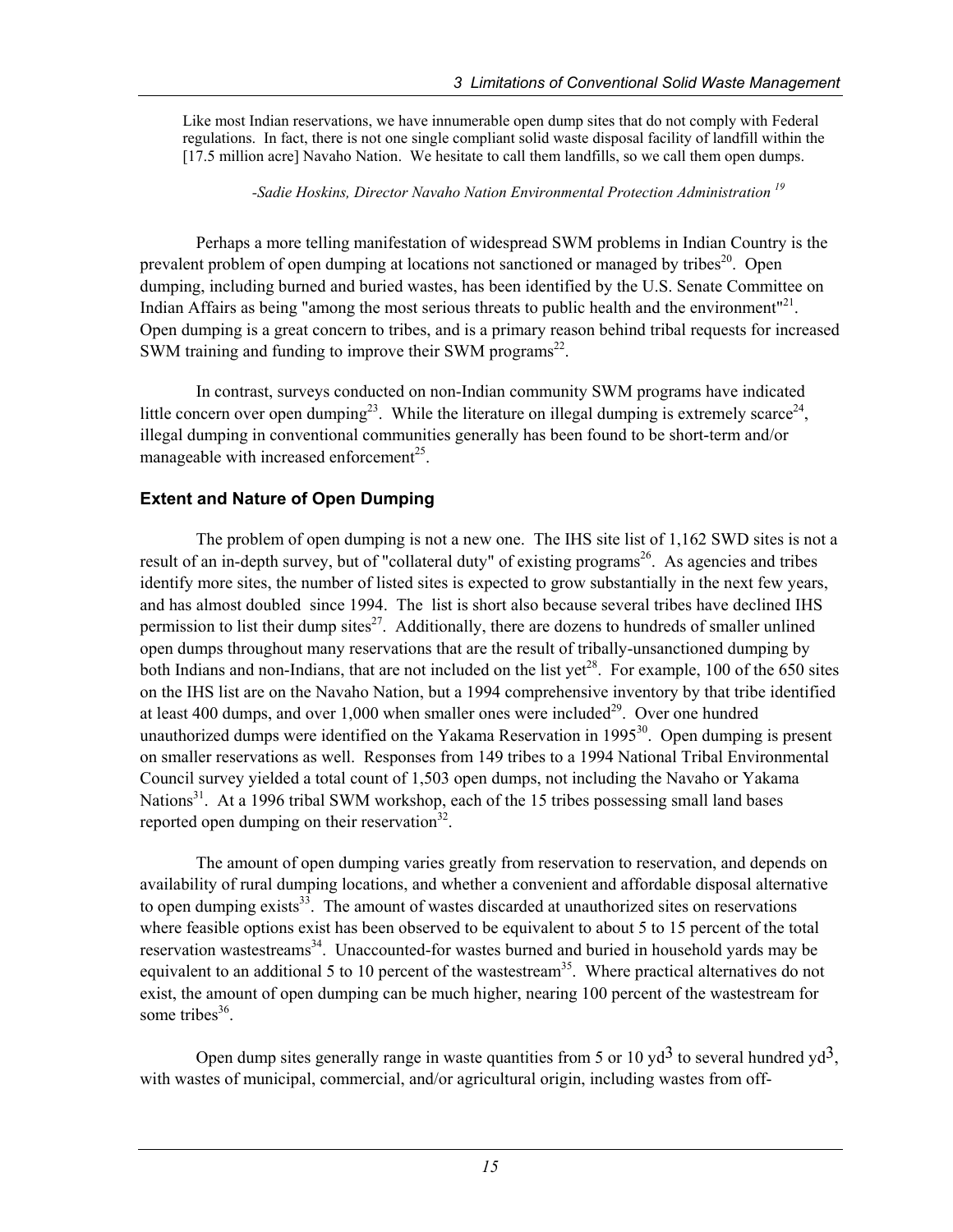reservation. The bulk of dumps are above ground, but a number of non-monitored or forgotten covered sites exist as well, often presenting greater risk to groundwater.

#### **Hazards of Open Dumping**

Open dumping presents an environmental and health threat through water and soil contamination, disease transmission, fire danger, injury to site scavengers. Smaller dumps with nonhazardous wastes present a problem because they are an incentive for future dumping of hazardous wastes. Further, open dumping is often an aesthetic nuisance, against RCRA regulations, and costly to the tribe to clean up.

#### **Threat of Renewed or Increased Dumping Due to Site Closures**

As a result of the expense of maintaining their own disposal facilities, the majority of tribes have been forced to close reservation SWD sites before the RCRA deadline or face expensive operational and groundwater monitoring requirements, as well as litigation brought on by citizen suits $37$ . Many tribes have already closed their primary SWD sites, and beginning in 1997, one hundred dumps per year are planned to be closed<sup>38</sup>.

The high number of recent and pending closures provide an incentive for open dumping to continue throughout the reservations<sup>39</sup>. Renewed open dumping at the closed sites, and new dumping, or increased dumping at other sites, is common<sup>40</sup>. Further, landfill closures in the neighboring rural non-Indian communities have created higher incentives for non-Indians to dump openly on reservations<sup>41</sup>. Many tribes have reported increased open dumping, and several open dumping assessments support the trend's existence<sup>42</sup>. Interestingly, in an attempt to avert indiscriminate open dumping at less desirable locations elsewhere, some tribes have elected to keep their primary disposal sites open, regardless of  $RCRA<sup>43</sup>$ .

#### **Program Challenges**

Open dumping indicates more than a lack of physical resources (i.e. waste facilities) within tribal SWM programs. Without sound SWM planning, even where tribal SWD sites have been closed and relatively convenient alternative sound disposal options are available, open dumping still occurs commonly 44. For example, many tribes have closed their preliminary disposal sites and opted for a transfer station, but open dumping continues throughout the reservation<sup>45</sup>. Due to a variety of cultural, legal and organizational issues described in later chapters, tribes can lack program capability to control open dumping and operate alternative facilities effectively<sup>46</sup>.

# **3.3 LIMITATIONS IN CSWM APPROACHES**

As will be explored throughout this study, the inability of many tribal SWM programs to control open dumping and operate sound SWD facilities effectively is due to a variety of circumstances that distinguish the tribal SWM situation from that of a conventional community. Due to unique socio-cultural, legal, and program organizational factors, tribes do not possess conventional government authority or, in general, certain physical and socio-cultural attributes associated with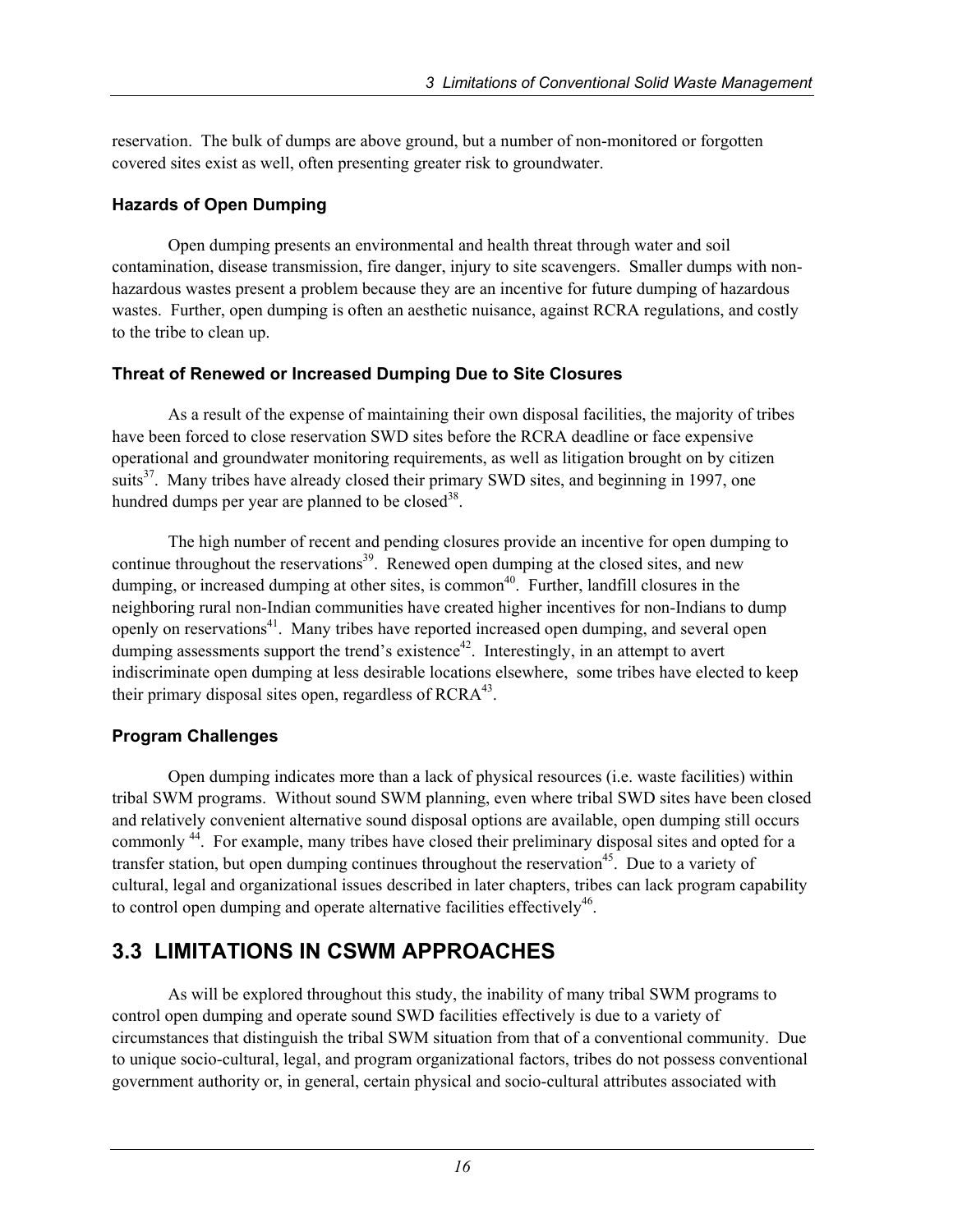western-industrialized conventional communities. Thus, in a variety of reservation situations, application of CSWM engineering is limited, or ineffective.

A management strategy is functional only when it is appropriate and the capacity to apply it is present<sup>47</sup>. Therefore, a CSWM approach can fail when it is not possible to describe or predict the SWM situation or problem at hand accurately. A comparison of SWM program features for four case study tribes and a typical conventional community counterpart is presented in Table 3-1.

As shown in Table 3-1, there are several distinct differences between the two situations. While not an exhaustive list, a sampling of problems such differences can create is introduced below. For now, the reader will be left questioning exactly why CSWM failed, but each problem will be revisited in subsequent chapters, and should be viewed as a 'puzzle'. Answers are deferred because they require the detailed understanding of tribal circumstances described in the later chapters. Because of the sensitive nature of the problem, including concern over RCRA non-compliance, details of the tribes involved are excluded where warranted<sup>48</sup>. However, while each tribe has particular circumstances, the cases below describe common occurrences, for reasons described in later chapters.

# **The Uneconomical Choice for a Tribal Landfill**

Like many tribes, to meet RCRA standards, one tribe closed its former tribal landfill a few vears ago<sup>49</sup>. A comprehensive assessment of their wastestream, open dumping, and available SWD alternatives demonstrated that none of the conventional goals of SWM would be met with the construction of a new landfill.

For example, a nearby RCRA-compliant county landfill was situated within the same distance from the reservation population as any proposed new one would be, so convenience of location would not be gained, nor would the tribe's disposal alternative be improved. The wastestream of the reservation was too small to make a tribal landfill financially practicable. At less than one-fifth the cost, the subsidized, low tipping rates offered by the county landfill would make it extremely difficult for the tribe to persuade residents to use its own landfill. A new tribal landfill would not only be economically disadvantageous but, as demonstrated by the assessment, it would not help significantly in reducing the open dumping, so that environment and health would be unimproved as well.

According to conventional SWM decision-making, a tribal landfill would not be regarded as a desirable disposal option. Yet, while it may be unfeasible for the tribe to do so currently, construction of a new landfill is still desired by the Tribal Council and tribal members at-large, and preliminary geohydrological surveys have been carried out to locate a potential new site. Assuming that the tribe is aware of, and pursues, its own self-interests, conventional SWM "wisdom" is insufficient in this case to either describe the relevant SWM situation as it bears on the tribe, or to predict the tribe's response in the matter.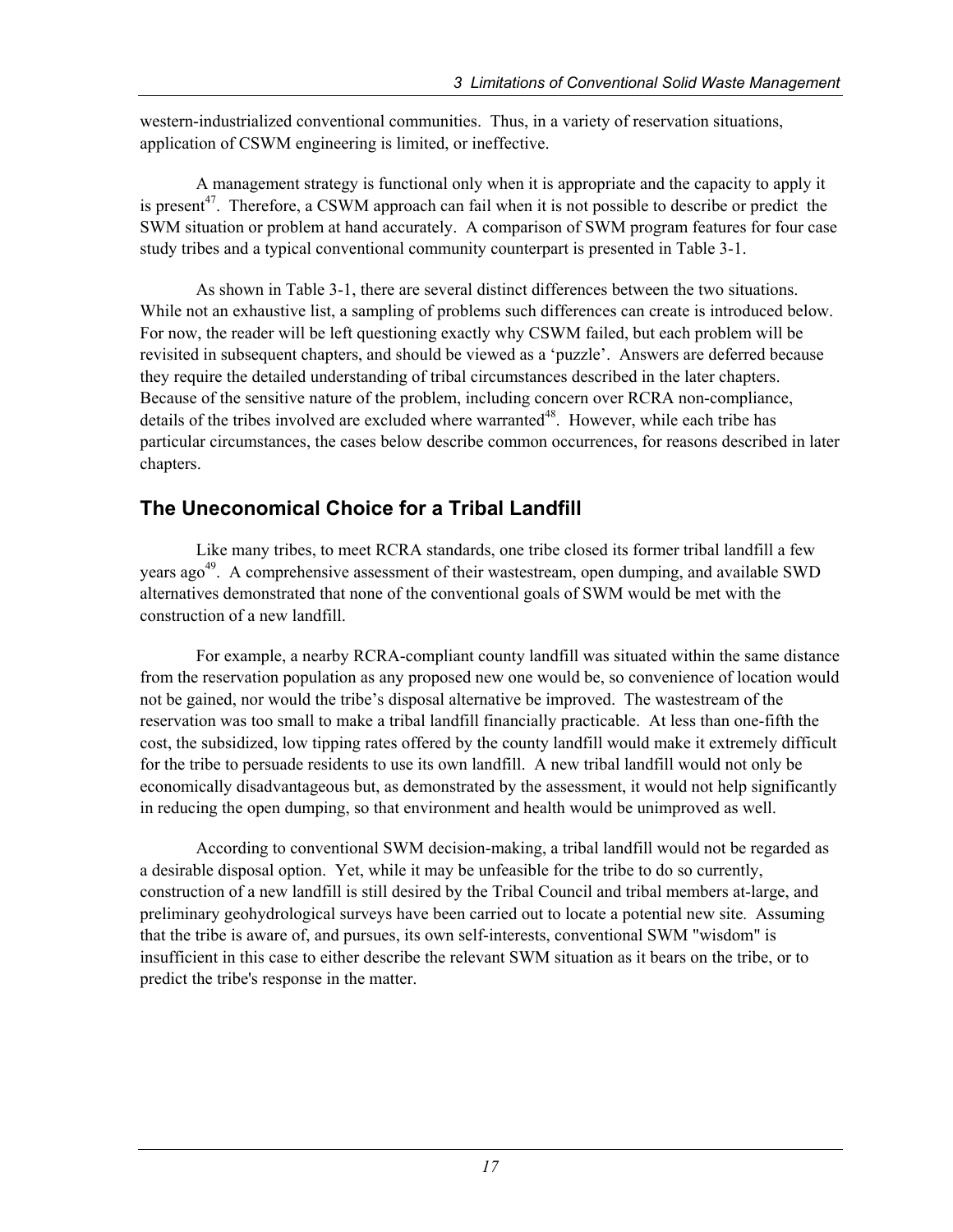Table 3-1 Comparison of SWM program features between four tribal SWM programs and a typical conventional community.

| <b>Program Feature</b>                                                         | Tribal situation or approach (of<br>four tribes)                                                                         | <b>Conventional situation or</b><br>approach                                      |
|--------------------------------------------------------------------------------|--------------------------------------------------------------------------------------------------------------------------|-----------------------------------------------------------------------------------|
| Program and/or staff specific to<br><b>SWM</b>                                 | Absent, general environmental or<br>Natural Resources program only                                                       | Yes                                                                               |
| <b>SWM ordinances</b>                                                          | 1 tribe only                                                                                                             | Yes                                                                               |
| Training and experience for<br>manager, or person most active in<br><b>SWM</b> | B.S. Environmental Science for 1<br>tribe, H.S. diploma for 2 tribes, 1 -<br>5 years general environmental<br>experience | B.S. or M.S. in environmental<br>field, $5 - 10 + \text{years}$ SWM<br>experience |
| <b>Household collection</b>                                                    | <b>No</b>                                                                                                                | Yes                                                                               |
| Designated landfill or on site<br>transfer station                             | 2 tribes only                                                                                                            | Yes                                                                               |
| Recycling program (voluntary or<br>mandatory)                                  | <b>No</b>                                                                                                                | Yes                                                                               |
| <b>Household hazardous waste</b><br>program                                    | <b>No</b>                                                                                                                | Yes                                                                               |
| Funded by designated fee or<br>general tax collection                          | No                                                                                                                       | Yes                                                                               |
| Prevalent open dumping                                                         | Yes, (for one tribe, restricted to 3<br>designated sites)                                                                | No                                                                                |
| <b>Education or public information</b><br>program                              | No                                                                                                                       | Yes                                                                               |
| De facto SWM authority over served<br>populace                                 | 1 tribe only                                                                                                             | Yes                                                                               |
| Participate in SWM regional<br>planning                                        | No                                                                                                                       | Yes                                                                               |
| <b>Political involvement (Tribal</b><br><b>Council or City Council)</b>        | High                                                                                                                     | Generally mild except in facility<br>siting                                       |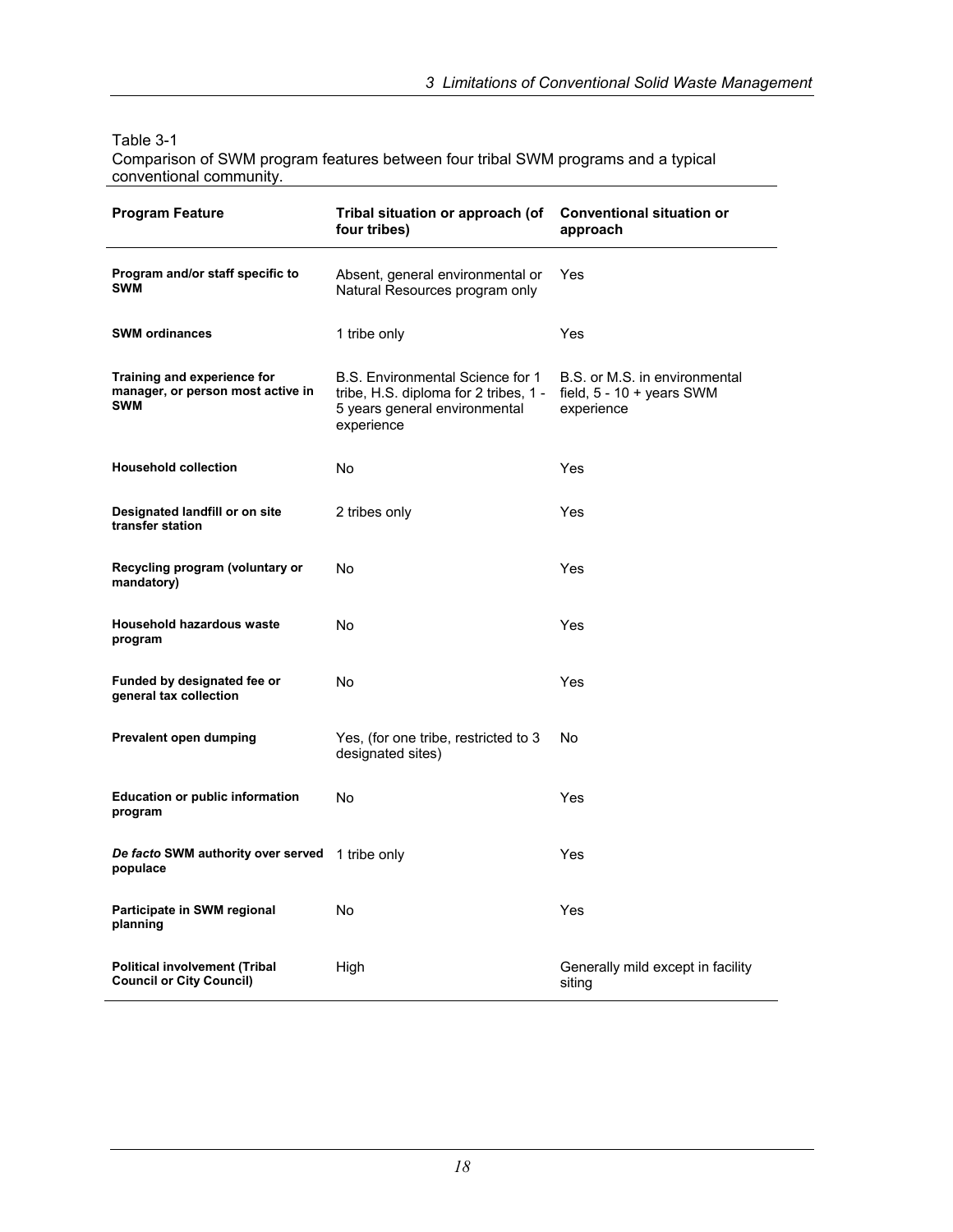## **The Case of the Unused Transfer Station**

Another tribe closed its tribal landfills several years ago ,and wished to stop the open dumping continuing at dispersed locations<sup>50</sup>. A conventional SWM approach to the problem might consist of siting a main transfer station at the site of the old tribal landfill, and additional waste containers at the scattered large open dumps. Because the population was relatively poor and unused to paying for disposal, the waste containers could be free-of-charge, and paid for by general tribal moneys to ensure people would use them. With both conveniently located and free disposal facilities (open at all hours), from a conventional SWM viewpoint, the open dumping problem would be assumed to be solved.

The Tribal Council, advised and assisted by IHS engineers, employed this seemingly straightforward approach. For reasons described later, the main transfer station located next to the closed landfill became heavily used. But in defiance of conventional SWM wisdom, the amount of open dumping in areas away from the old tribal landfill, with accessible waste containers in the immediate vicinity, continued almost unchanged. At one site, the rarely-used dumping bin was located adjacent to a heavily-used, odorous open pit. At another, the dumping bin was located on a main road at the junction of a potholed and hilly dirt road leading to the site. The 10  $\text{yd}^3$  container provided was virtually unused. But regular dumping at the site, located in a storm gully, had resulted in some  $3,000 \text{ vd}^3$  of fresh, burned, and deteriorating wastes.

# **Dismissal of an Education Program**

As a result of a cooperative effort between several agencies and the Yurok Tribe, the large open dump that several of the Tribe's members used (located just off-reservation) was closed recently<sup>51</sup>. A state-of-the art, for-fee, transfer station was constructed at another location to replace the open dump as a community disposal alternative. Because of the change in location and "open hours", together with the switch from free-of-charge to tipping fee disposal, one conventional SWM approach to the problem would be to initiate an education program, thus encouraging the population to use the transfer station.

The tribe, as well as all other parties involved, supported such a strategy, and an education program was funded in conjunction with the dump closure<sup>52</sup>. A "well known and experienced" consulting firm that specialized in community solid waste management education programs was hired<sup>53</sup>. In keeping with conventional education approaches, flyers were posted and "town hall" information meetings were convened. But the program did not work. The transfer station was being used much less than projected. It was not until after the firm was fired, and the tribe took over and restructured the education program, that the community began to see positive results. In fact, no renewed dumping has occurred at the old site<sup>54</sup>.

## **The Non-Enforced Enforcement Program**

One tribe at a large reservation produced a set of anti-dumping ordinances and a solid waste management plan almost 20 years  $a\varrho^{55}$ . Open dumping was then, and has continued to be, prevalent throughout the reservation. As is generally the case, Indians and non-Indians have regular open dumping sites that they use, typically separate from each other due to geographically separate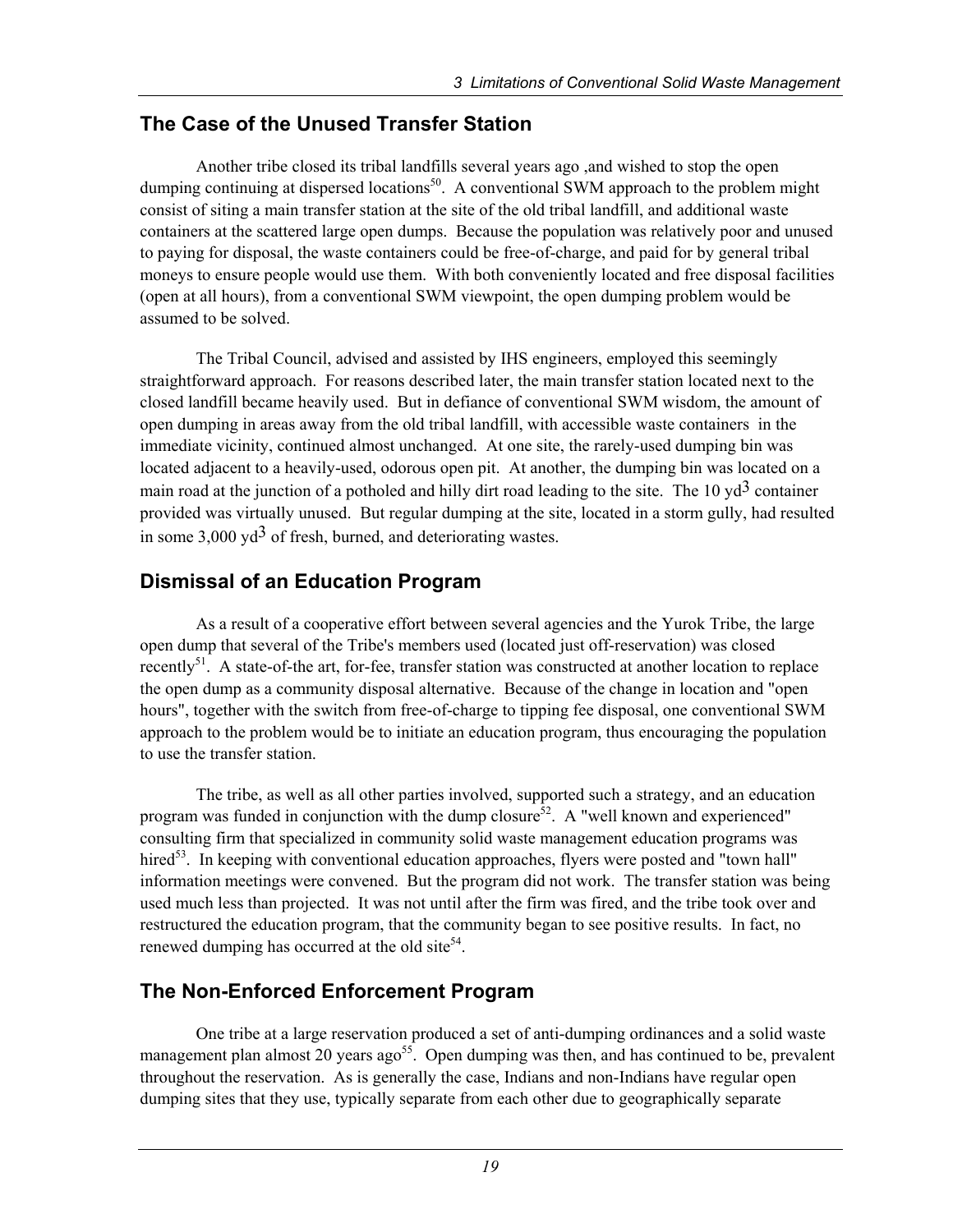residences<sup>56</sup>. In this tribe's case, their reservation provides a convenient stop off an interstate highway. Along their paralleling river banks is also a huge littering problem due almost exclusively to recreational (non-Indian) day travelers.

Assuming a disposal alternative was in place, a conventional management strategy would be to enforce the ordinances and cite those people operating or using open dumps, or littering the river and roadways. However, for a variety of reasons described in the next several chapters, not a single citation has been issued by tribal officers during the 20 year period, despite vocalized concern about the dumping from the Council and community.

# **The Fight Against a Corporate Landfill**

Adding to the scrutiny of tribal SWM and the need for improved tribal SWM expertise, scores of tribes have been approached by waste management ventures to site landfills<sup>57</sup>. As one example, a construction company offered the Lakota tribe on the Rosebud Reservation a lucrative deal to build a  $6,000$ -acre state-of-the-art regional landfill on their lands<sup>58</sup>. In addition to substantial and ongoing tribal revenue that would follow, many tribal jobs were promised to substantially reduce the 65% unemployment rate on the reservation. The tribe did not have the capacity to provide a sound disposal alternative for its 18,000 members at the time, and the nearest landfill was relatively expensive and quite distant. Open dumping (and burning) at many smaller sites throughout the reservation was the dominant SWD method. Use of the landfill would be free to tribal members, thus finally providing an environmentally sound and practical dumping alternative. Given that the tribe was unlikely to be able to afford a disposal alternative in the foreseeable future, the conventional choice in terms of meeting environmental and legal SWM goals would be to accept the corporation's offer.

Unlike the majority of tribes who have defied such conventional wisdom and turned down similar offers<sup>59</sup>, this Tribal Council voted for the landfill. But the reservation community formed a coalition and held a series of citizen meetings. Support came from a neighboring reservation, where a similar offer by the company had been defeated, as well as from tribes across Indian Country who joined in an "anti-dump pow wow." Eventually, the project was defeated.

While not-in-my-backyard groups are relatively common<sup>60</sup>, here the same community dumped their wastes in randomly located, unlined open pits, thus presenting what would be considered a much greater environmental and health risk than a managed and monitored sanitary landfill. Conventional SWM thinking would predict an environmentally aware and impoverished community such as this tribe would opt for the landfill.

## **Rejection of Available County Alternatives**

As is a common circumstance, one medium-sized tribe could not provide recycling facilities or provisions for special waste collection, although it did operate a free transfer station for its members<sup>61</sup>. The adjacent county, to which the many non-tribal member residents of the reservation paid taxes, operated a comprehensive SWM program. Through the county, the tribe could obtain drop boxes and weekly collection free-of-charge, while they would be responsible only for their upkeep. Reservation residents also could participate free-of-charge in the household hazardous waste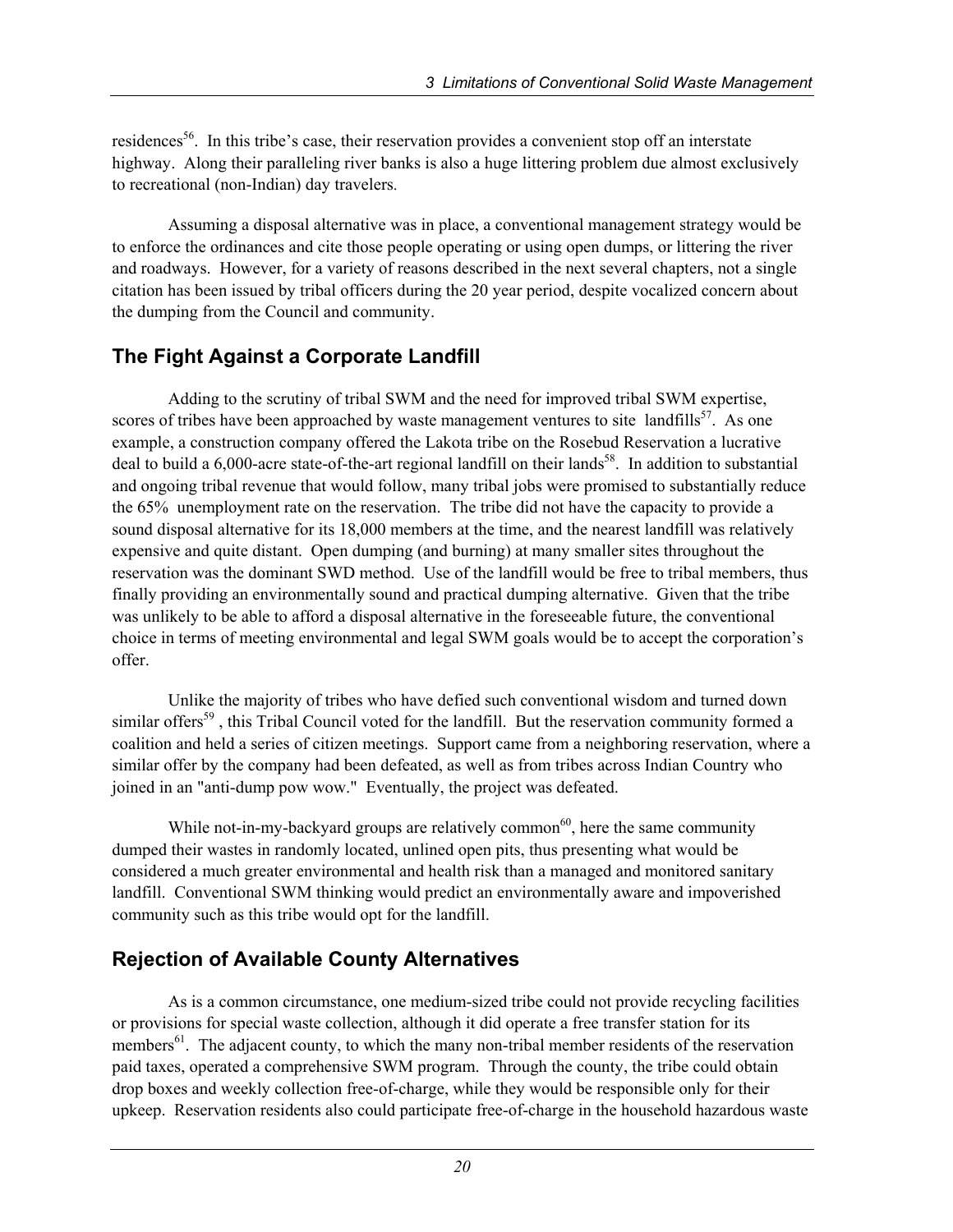collection program. Given the expense associated with such programs, it could be expected that the tribe would make use of county services to pursue their ISWM goals and ensure that a practical alternative was provided for hazardous wastes.

However, the opposite case is true. While heavily concerned with the environmental integrity of their lands, the tribe does not take advantage of any of the county's programs. Not only do they not participate in the programs, they do not notify their residents of the programs by posting flyers, etc. for upcoming hazardous waste days. While invited, the tribe does not participate in County SWM planning meetings except in rare cases where direct disruption of tribal interests is perceived.

# **3.4 CHAPTER CONCLUSIONS**

Conventional SWM practices and principles are widely applied to Indian Reservations. However, as evidenced by the poor condition of the bulk of tribal SWD facilities and widespread occurrence of open dumping, the successful application of the CSWM approach on Indian Reservations is limited. As examined in subsequent chapters, tribes do not possess conventional governmental authority or a western culture, and so do not fit the CSWM model of Chapter 2. Sociocultural, legal, and program organizational factors all contribute to the non-conventional SWM situation on reservations, limiting CSWM engineering applicability.

-

3 Federal Power Commission v. Tuscarora Indian Nation, 3622 U.S. 99 (1960).

- 4 For example, Madison, M., C. Burbee, and D. Crohn, *Solid and Hazardous Waste on California Indian Lands: A Review of Technologies, Law, Enforcement, and Resources,*  Univ. of Calif., Div of Ag and Nat. Res., Waste Management Workgroup. Pub. No. 1, 1994. However, this handbook is geared towards landfill siting situations and does not address SWM circumstances on reservations.
- 5 Paul Young, *personal communication*, Director, Environmental Health Services, California Area Indian Health Service, Oct 15 1996; Notes, Tribal solid waste training needs assessment forum, Third National Tribal Conference on Environmental Management, Polson, Montana, May 21-23, 1996.
- 6 House of Representatives, *Hearing on S. 720, To clean up open dumps on Indian Lands, and for other purposes*, Subcommittee on Native American Affairs, 103rd Congress, 2nd Session, July 26, 1994, #103-102, 1994.
- 7 Indian Service Population and Labor Force Estimates, U.S. Dept. of Int., Bur. of Ind. Aff., 1995.

<sup>1</sup> U.S. Senate, Workshop *on Solid Waste Disposal on Indian Lands*, Hearings before the 102nd Congress, Select Committee on Indian Affairs, July 29, 1991, S.R. 102-72, 1992.

<sup>2</sup> 42 U.S.C. §§ 6901-6992k.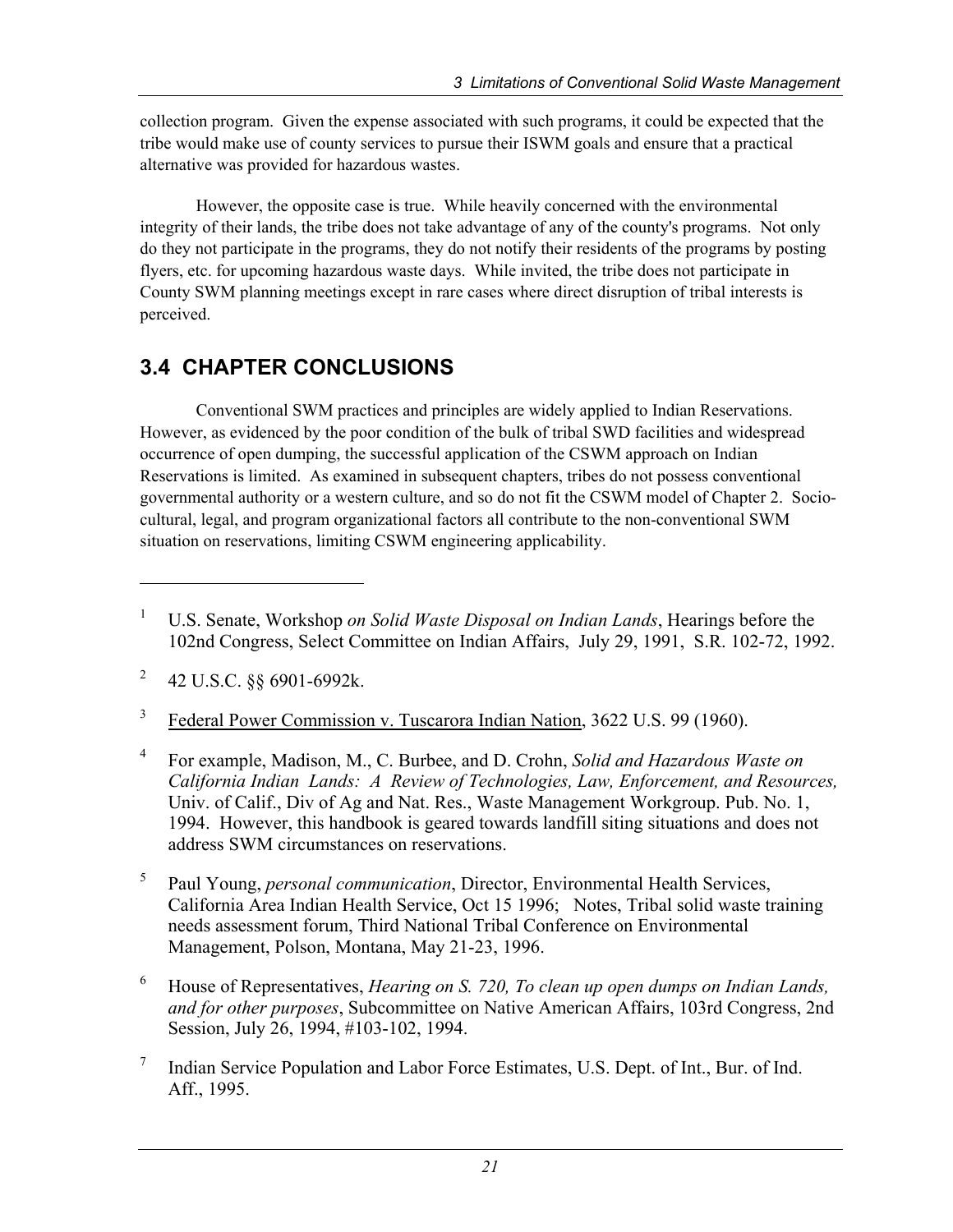- 8 Zender, L., and G. Tchobanoglous*,* "Assessment of illegal dumping of MSW in rural communities: procedure and evaluation" *Proceedings of the Eleventh International Conference on Solid Waste Technology and Management*, Philadelphia, Nov 1995.
- 9 See for example, Environmental Protection Agency, *Decision-makers guide to solid waste management,* Solid Waste and Emergency Response (OS 305) EPA/530-SW-89- 072, 1989, and Tchobanoglous, G., H. Theisen, and S. Vigil, *Integrated Solid waste management: Engineering principles and management issues* , McGraw-Hill Inc, 1993.
- <sup>10</sup> For example, see statement of EPA Representative Martin Topper in: U.S. Senate, Workshop *on solid waste disposal on Indian Lands*, supra note 1.
- $11$  Ibid.
- <sup>12</sup> Notes, Tribal solid waste training needs assessment forum, Third National Tribal Conference on Environmental Management, Polson, Montana, May 21-23, 1996.
- 13 Indian Health Service, *Open dumps on Indian Lands 1997 report: Indian Lands Open Dump Cleanup Act PL 103-399*, Dept. of Health and Human Services, Rockville, MD, Oct 1, 1997.
- <sup>14</sup> The lack of a SWD facility is ranked third, below unsafe drinking and sewage facilities, in a 5-level priority system mandated under section  $302(g)(4)$  of Indian Health Care Improvement Act, PL 94-437. Tribes have affirmed this priority except in extraordinary cases (see H.R. Serial No 103-50).
- 15 Indian Health Service, *Open dumps on Indian Lands 1997 report, supra* note 13.
- 16 U.S. Senate, 105th Cong., 1st Sess., *Oversight hearing of the President's budget request for the Bureau of Indian Affairs and the Indian Health Service,* Feb 26, 1997, S. Hrg. 105-65, Pt. 1 and Pt. 2, U.S. Govt. Prt. Off., Wash., D.C., 1997.
- <sup>17</sup> Notes, Tribal solid waste training needs assessment forum, Third National Tribal Conference on Environmental Management, Polson, Montana, May 21-23, 1996.
- 18 U.S. Senate, *Workshop on Solid Waste Disposal on Indian Lands, supra* note 1.
- <sup>19</sup> U.S. Senate, *Hearing on S. 720 to clean up open dumps on Indian Lands*, Committee on Indian Affairs, 103rd Congress, 1st Session, *N*ov 3, 1993, Washington D.C., S. Hrg. 103- 460, 1994.
- <sup>20</sup> For discussion of managerial problems and site characteristics, see Zender, L., and G. Tchobanoglous, *Manual on Open Dumping Assessment on Indian Lands: Site Closure and Management*, Bureau of Indian Affairs Report, Portland Area Branch, Dec 1996.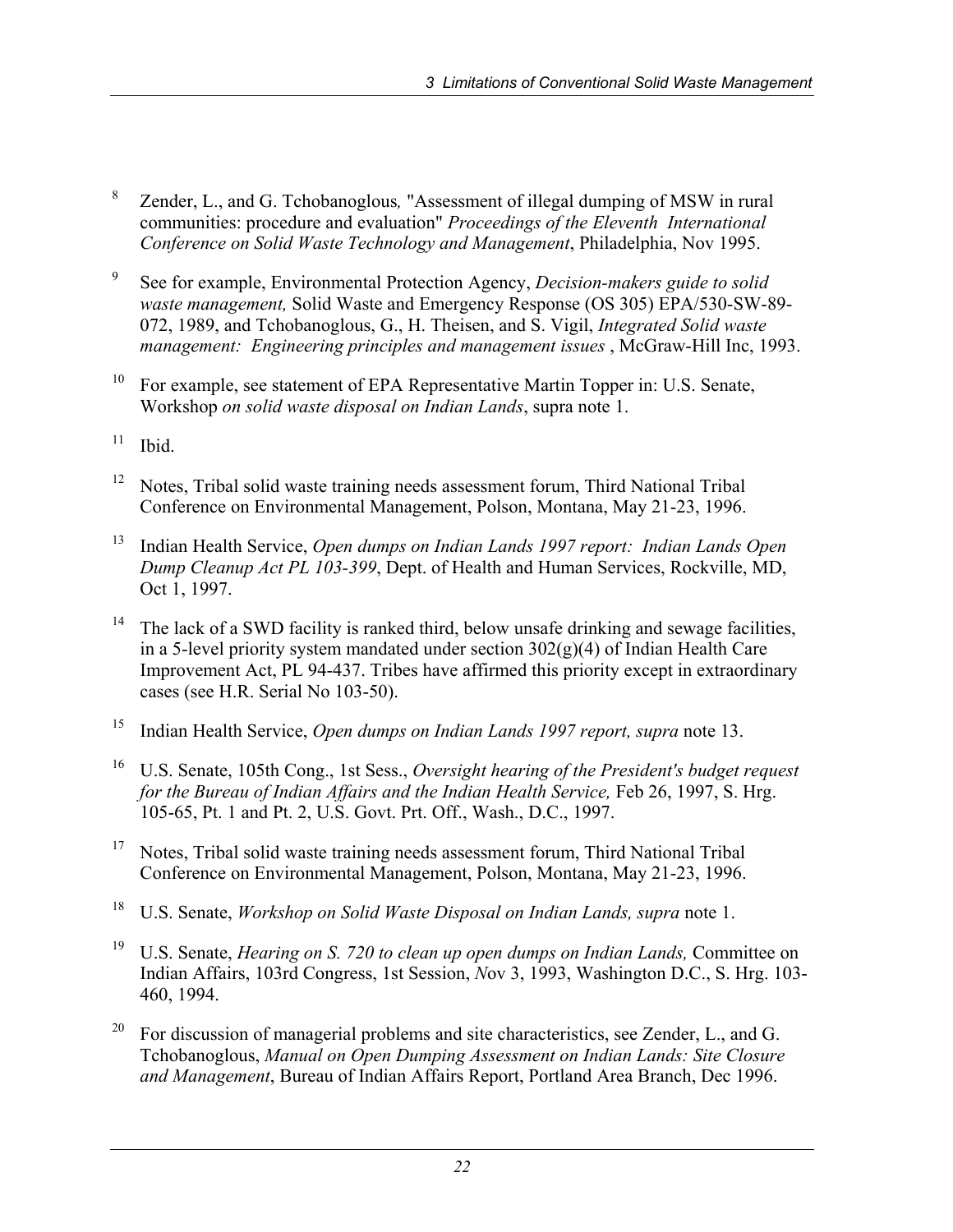- 21 U.S. Senate, *Indian Lands Open Dump Cleanup Act of 1994,* S. Rep. 103-253.
- <sup>22</sup> U.S. Senate, *Workshop on Solid Waste Disposal on Indian Lands, supra* note 1.
- 23 Riverside County Department of Environmental Health, *Refuse Collection Review,* 1995.
- 24 Zender, L., and G. Tchobanoglous*, Assessment of illegal dumping of MSW in rural communities, supra* note 8.
- <sup>25</sup> See Skumatz, L., H. Van Dusen, J. Carton, "Illegal dumping: incidence, drivers, and strategies." *Skumatz Economic Research Report No. 9431-1,* November 1991, and U.S. Environmental Protection Agency, "Charging households for waste collection and disposal: the effects of weight- or volume-based pricing on solid waste management." EPA/530-SW-90-047, Washington, D.C. 1990.
- 26 Indian Health Service, *Open dumps on Indian Lands 1997 report, supra* note 13. See also testimony of Gary Hartz, Director, Division of Environmental Health, IHS in House of Representatives, *Oversight Hearing on abandoned and leaking underground storage tanks and open dump sites on Indian Reservations*, Subcommittee on Native American Affairs of the Committee on Natural Resource*s,*103rd Congress, 1st Session, Oct 14, 1993, H.R. serial 103-50, 1994.
- $27$  Ibid.
- <sup>28</sup> Note the Indian Lands Open Dumps Clean Up Act of 1994 was passed partially in response to the uncertainty of the numbers and relative health risk posed by reservation open dumps. See for example, U.S. Senate, *Workshop on Solid Waste Disposal on Indian Lands, supra* note 1, House of Representatives, *Oversight Hearing on abandoned and leaking underground storage tanks and open dump sites, supra* note 26.
- <sup>29</sup> House of Representatives, *Hearing on S. 720, To clean up open dumps on Indian Lands, supra* note 6.
- 30 Zender, L., and G. Tchobanoglous*, "Solid Waste Disposal at the Yakama Indian Reservation: Site Assessment and Program Management"* Bureau of Indian Affairs Report, Yakama Nation of Confederated Bands and Tribes, Toppenish, WA. Nov, 1995.
- 31 National Tribal Environmental Council, *National Tribal Environmental Review Final Report*, May 17, 1994.
- 32 Discussion Notes, Indian Health Service, *Workshop on assessment of open dumping and solid waste management planning on Indian Lands,* Red Lion Inn, Redding, Sacramento IHS Office, Sacramento, Double Tree Highland Resort, Rancho Bernardo, CA, Oct 10- 11, 16-17, 22-23, 1996.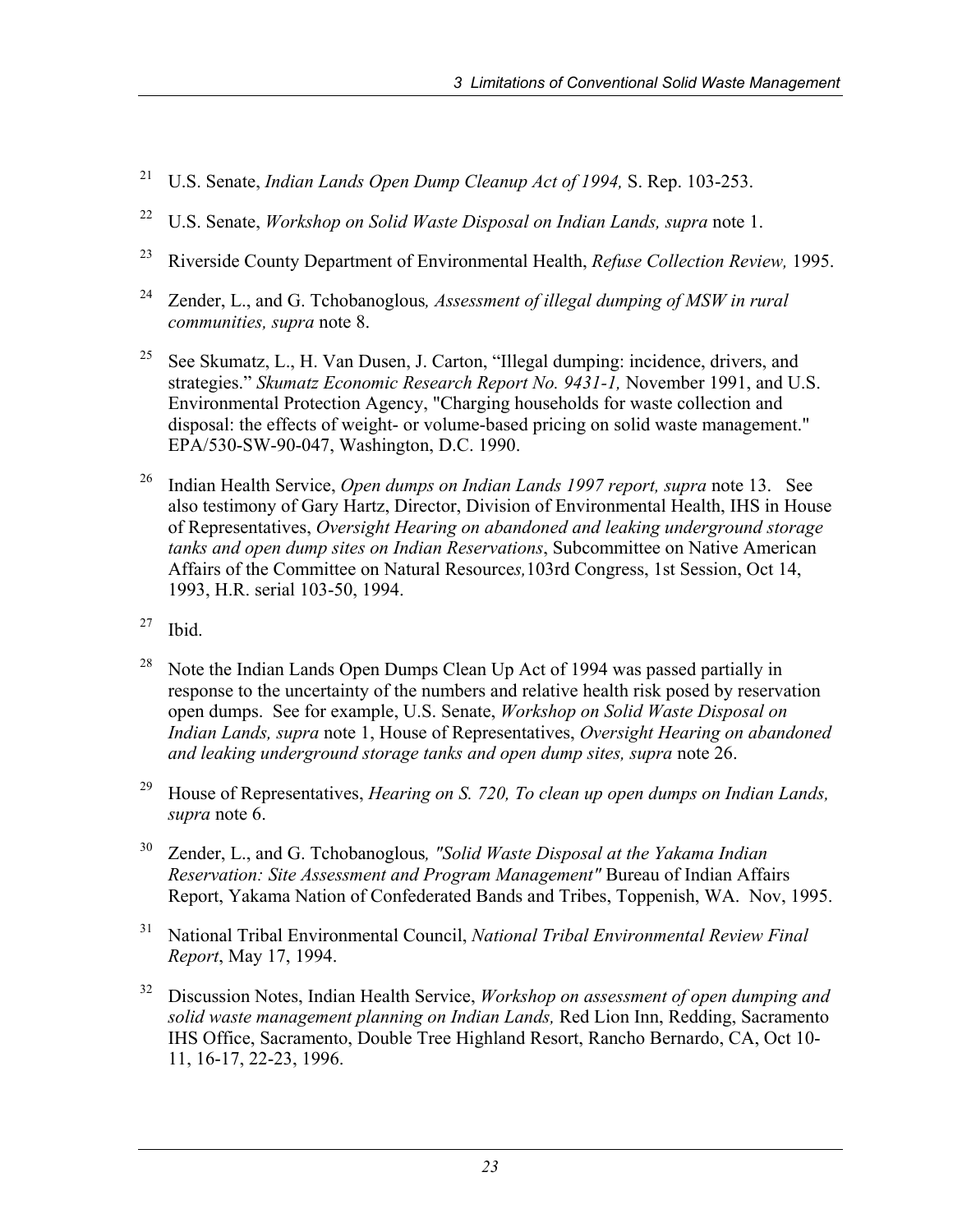- 33 Zender, L., and G. Tchobanoglous, *Manual on open dumping assessment, supra* note 20. For description of open dumping problems, causes and site character, see also Zender, L., and G. Tchobanoglous*, Assessment of illegal dumping of MSW in rural communities, supra* note 8.
- 34 Field notes for Zender, L., and G. Tchobanoglous, *Manual on open dumping assessment, supra* note 20. One exception is a semi-urban reservation where open dumping accounts for about 1 to 2 percent of the reservation waste stream because (1) disposal alternatives are relatively convenient, (2) less open space exists to dump openly than on rural reservations, and (3) the tribe has instigated several fairly successful enforcement measures.
- $35$  Ibid.
- 36 Ibid. See also various tribal testimonies, such as Makah, Navaho Nations in House of Representatives 103rd Congress, 2nd Session, *Hearing on S. 720, To clean up open dumps on Indian Lands, supra* note 6, and U. S. Senate, *Hearing on S. 720 to clean up open dumps on Indian Lands, supra* note 19
- <sup>37</sup> 40 CFR Part 258. Final cover installation extension by October 9, 1998, granted to most tribes under small community extension criteria. Those tribes with annual rainfall over 25 in, with practical surface transportation to alternative disposal not impeded for at three months of the year were expected to install final covers by October 9, 1995, regardless of whether wastes disposed meet 20 t/d of small community definition.
- 38 Congressional Budget Office estimate based on EPA and IHS staff discussions. *Indian Lands Open Dump Cleanup Act of 1994,* 103rd Congress, 2nd session, S. Rep. 103-253, Apr 25, 1994.
- 39 Zender, L., and G. Tchobanoglous, *Manual on open dumping assessment, supra* note 20. See also Comments by Gary Hartz, Director, Division of Environmental Health, IHS, in House of Representatives, *Hearing on S. 720, To clean up open dumps on Indian Lands, supra* note 6.
- 40 Discussion Notes, Indian Health Service, Workshop on assessment of open dumping, *supra* note 32. See for example also, Blackfeet Tribe comments in U.S. EPA, "Financing Opportunities and Revenues for Solid Waste Management Activities", *Third National Tribal Conference on Environmental Management,* May 21-23 1996, Polson, MT, U.S. EPA, EPA530-R-96-052, Nov 1996.
- 41 Field notes, Zender, L., and G. Tchobanoglous, *Manual on open dumping assessment, supra* note 20*.*
- 42 Ibid. and discussion notes, Indian Health Service, *Workshop on assessment of open dumping*, *supra* note 32.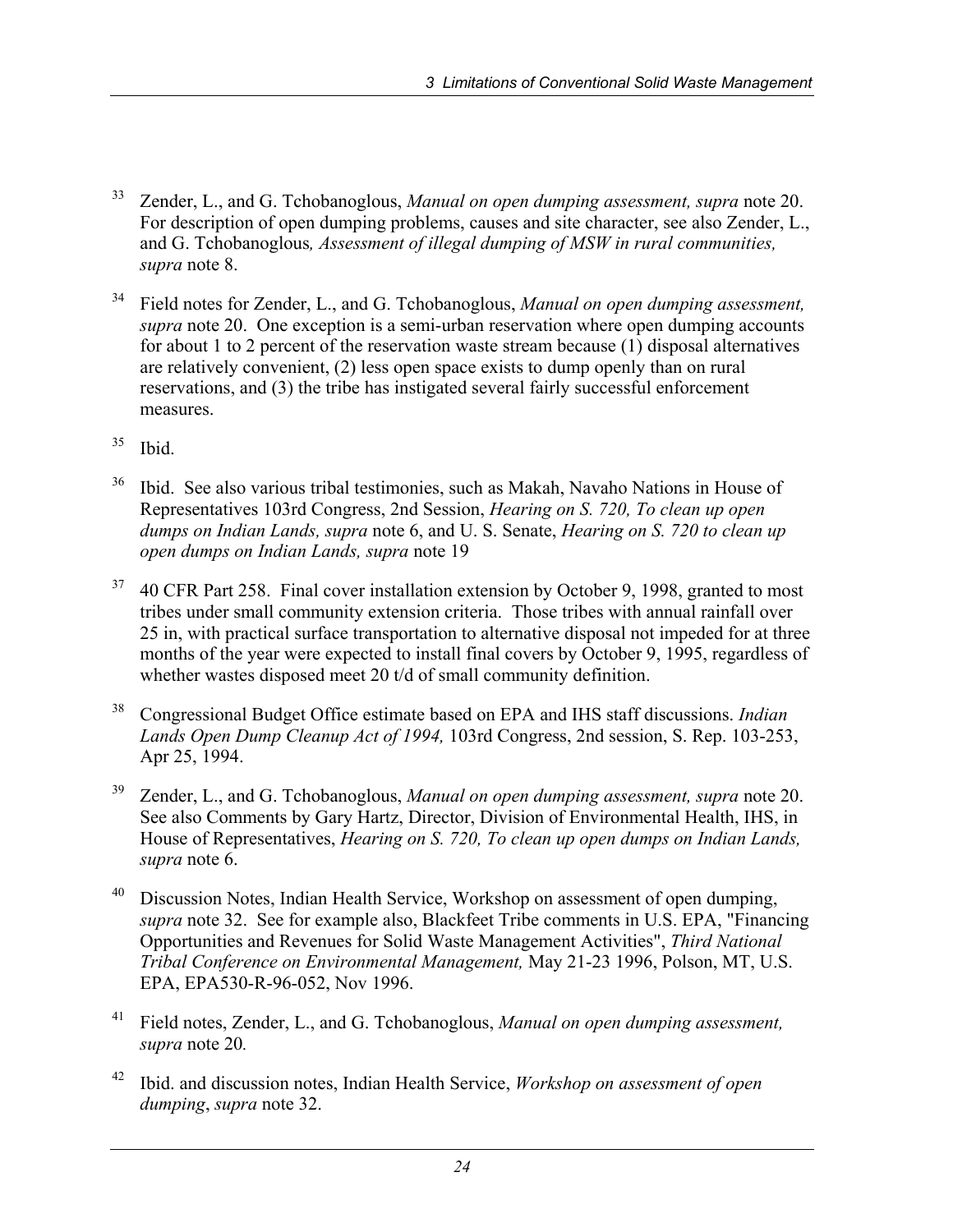- <sup>43</sup> See for example, Blackfeet Tribe comments, U.S. EPA, "Financing Opportunities and Revenues for Solid Waste Management Activities", *Third National Tribal Conference on Environmental Management,* May 21-23 1996, Polson, MT, U.S. EPA, EPA530-R-96- 052, Nov 1996.
- <sup>44</sup> See testimony of Gary Hartz, Director, Division of Envr. Health, Office of Envr. Health and Engr., IHS in House of Representatives, *Oversight Hearing on abandoned and leaking underground storage tanks and open dump sites, supra* note 26.
- 45 Discussion notes, Indian Health Service, *Workshop on assessment of open dumping*, *supra* note 32.
- 46 L. Zender*, "*Solid waste disposal on Indian Reservations: An overview*", Proc. of the 89th Annual Conference of the Air and Waste Management Association*, Nashville, Jun 1996.
- 47 See generally for example, Shafritz, J. and J. Ott, *Classics of Organization Theory,*  Dorsey Press, Chicago, IL, 1987.
- <sup>48</sup> Many tribes have declined to allow any documentation of reservation sites, fearing liability and EPA enforcement. Notes, Indian Health Service, *Workshop on assessment of open dumping*, *supra* note 32*;* Indian Health Service, *Open dumps on Indian Lands 1997 report, supra* note 13.
- 49 Field notes, Zender, L., and G. Tchobanoglous, *Manual on open dumping assessment, supra* note 20.
- $50$  Ibid.
- 51 See California Integrated Waste Management Board, "*Partnerships for Remediation*", (videotape), Mar 1996.
- 52 Paul Young, *Personal communication*, Director, Environmental Health Services, California Area Indian Health Service, Oct 16 1996.
- $53$  Ibid.
- 54 Discussion notes, Indian Health Service, *Workshop on assessment of open dumping*, *supra* note 32.
- 55 Field notes, Zender, L., and G. Tchobanoglous, Manual *on open dumping assessment, supra* note 20.
- 56 Zender, L., and G. Tchobanoglous, *Manual on open dumping assessment, supra* note 20.